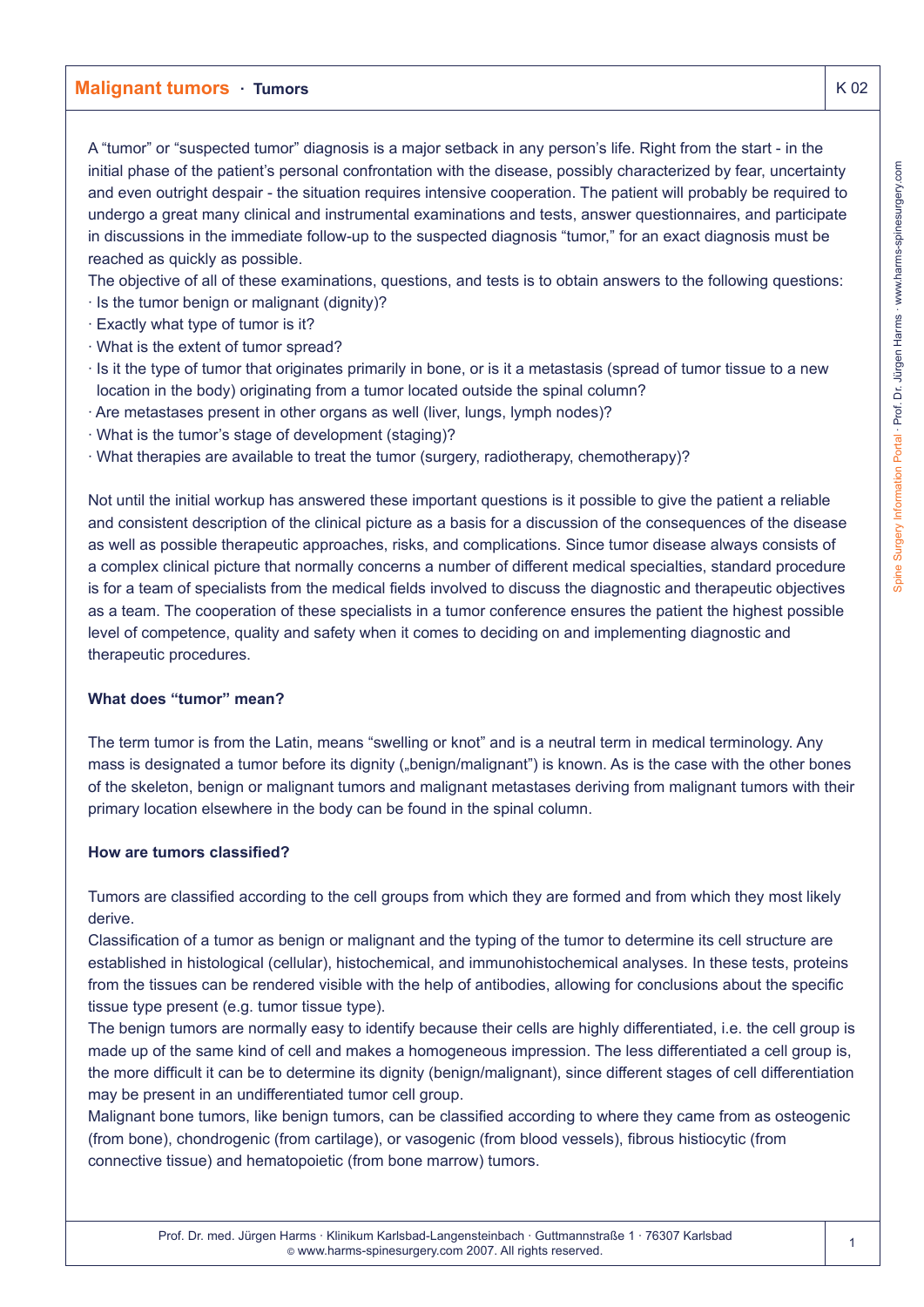# **Which malignant bone tumors occur in the spinal column?**

### · Malignant osteogenic tumors

· Osteosarcoma

The onset of osteosarcoma often falls between the 10th and 20th year of life. Male children and adolescents are more often affected than females, and adult onset is much rarer.

Osteosarcomas can also develop in adults in the spinal column and pelvis as a result of radiation treatment of another tumor or in the presence of Paget's disease (bone disease characterized by degradation of bone substance).

The cause of these tumors is not yet definitively known, though growth and hormone-related factors are under discussion as possible causes. The osteosarcomas develop in the metaphyses (growth zones) of the long tubular bones or in the spongiosa (young bone substance) of smaller bones. The main localizations are the knee joint area, jawbone, humerus, pelvis, and hip areas, with less frequent occurrence in vertebrae and the small bones of the hands and feet.

Osteosarcomas show a propensity for rapid formation and dissemination of hematogenic metastases (cancer-spreading cells disseminated via the bloodstream) to the lungs, other skeletal bones and, less frequently, to the lymph nodes.

Treatment of osteosarcomas consists of high-dose chemotherapy and surgical removal of the tumor. · Aggressive osteoblastoma

Aggressive osteoblastomas are rare malignant tumors characterized by slow growth that affect the spinal column at the vertebral arches and pedicles as well as the long tubular bones (humerus, femur).

### · Malignant chondrogenic tumors

· Chondrosarcoma/chondromyxoid sarcoma

Highly differentiated chondrosarcomas grow slowly. Undifferentiated tumors can grow to considerable size within a few months, forming poorly vascularized, cartilaginous tumor tissue.

Onset of this tumor type is frequently between the 30th and 60th years of life, and men are more frequently affected than women. Chondrosarcomas are frequently observed in the ribs, the pelvis, and long tubular bones, more rarely in the spinal column. Metastasization (metastatic spread) occurs in the lungs and adjacent lymph nodes. Chondrosarcomas show little radiosensitivity or reaction to radiation therapy and chemotherapy. The therapy of choice is therefore the most radical surgical removal of the tumor tissue possible.

## · Malignant vasogenic tumors

· Hemangiosarcoma/angiosarcoma/hemangioendothelioma

These rare tumor types derive from the blood vessels and occur mainly in the skin, liver, female breasts, and bones. Treatment consists of surgical removal of the tumor, chemotherapy or radiotherapy.

## · Malignant fibrous histiocytic tumors

· Fibrosarcoma

Fibrosarcomas derive from connective tissue. They form tumor clusters of collagenus fibers without bone or cartilage growth that dissolve bony substance (osteolysis). Therapy consists of surgical removal of the tumor, since this type shows little response to chemotherapy or radiotherapy.

· Malignant fibrous histiocytoma

This tumor type presents a wide variety of histological patterns. It is frequently observed to occur after previous damage to the bone substance (e.g. Paget's disease or high-dose radiotherapy). The tumor results in extensive osteolysis of the affected bone. Treatment consists of surgical removal and chemotherapy.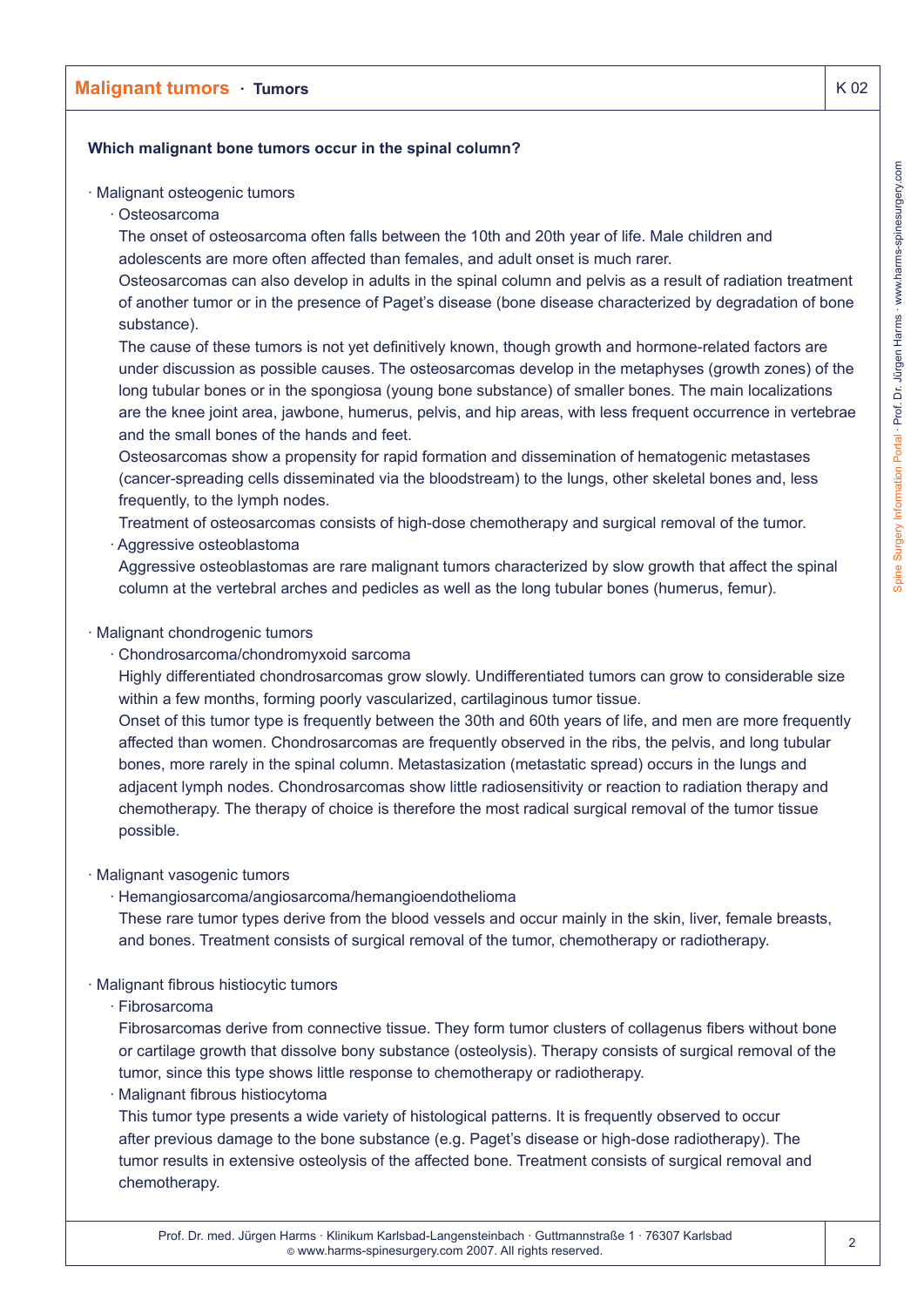## · Malignant hematopoietic tumors

- · Plasmocytoma (multiple myeloma, morbus Kahler)
- Plasmocytoma are the type of malignant tumors most frequently observed in the spinal column. Disease onset in most cases is after the 50th year of life, and men are more frequently affected than women. A plasmocytoma is an uncontrolled proliferation of plasma cells in the bone marrow, interfering with blood cell production. Plasma cells are elements of the immune system that are produced in the bone marrow. The degenerated plasma cells cause the affected bone to dissolve (osteolysis). This process of degradation of bony substance releases calcium, significantly raising blood calcium levels (hypercalcemia). The proliferating plasma cells displace the healthy red and white blood cells, resulting in anemia, susceptibility to infection, and a general weakening of the immune defenses. Gamma globulin levels are elevated, paraproteins (Bence Jones proteins) are found in the urine.
- Diagnosis is confirmed by a bone marrow biopsy.

The most frequent localizations are vertebral bodies, ribs, clavicle, cranium, pelvis, and femur. Plasmocytomas are treated with chemotherapy and radiotherapy. Surgery may be indicated for single myelomas on the spinal column, or in cases of vertebral collapse or imminent paraplegic symptoms.

· Ewing's sarcoma

Ewing's sarcoma occurs in children and adolescents and is the most aggressive of all bone tumors. Ewing's sarcoma is observed mainly in the long tubular bones, pelvis, and vertebral bodies. This tumor type grows rapidly and disseminates metastases into the skeleton and lungs from an early stage. Ewing's sarcoma is readily radiosensitive and also responds to chemotherapy. Surgical tumor removal may become necessary depending on local findings.

· Non-Hodgkin's lymphoma (NHL)

Malignant lymphomas are malignant tumors of the lymphatic system. This tumor type causes degeneration and pathological proliferation of lymphocytes, the cells responsible for the body's immune defense.

Since non-Hodgkin's lymphomas may arise from lymphocytes at various different stages of development, they are classified in different groups (B- and T-cell lymphomas, low and high malignancy NHL).

Since the tumor cells are disseminated in the lymphatic system, they can occur practically anywhere in the body. Treatment of these lymphomas consists of radiotherapy, chemotherapy and radioimmune therapy. A bone marrow or stem cell transplant may be useful depending on the lymphoma type.

Surgical removal of a lymphoma may also be indicated depending on the lymphoma type, localization, and disease stage.

### · Malignant tumors that derive from other sources

- · Giant cell carcinoma (osteoclastoma, brown tumor)
- The giant cell carcinomas belong to the group of semi malignant tumors, since benign forms can rapidly degenerate into the malignant form.

Onset of this tumor type is between the 15th and 40th year of life, and women are affected somewhat more frequently than men. Giant cell carcinomas occur in the connective tissues of the bones. The osteoclasts present there disintegrate the healthy bone substance, resulting in osteolyses.

The osteoclastoma shows a proclivity to recur (recidivate) after removal and is hard to differentiate at the cellular level since its tissue structure can change. This tumor type is observed mainly in the long tubular bones, more rarely in the spinal column. Metastatic spread to the lungs is possible.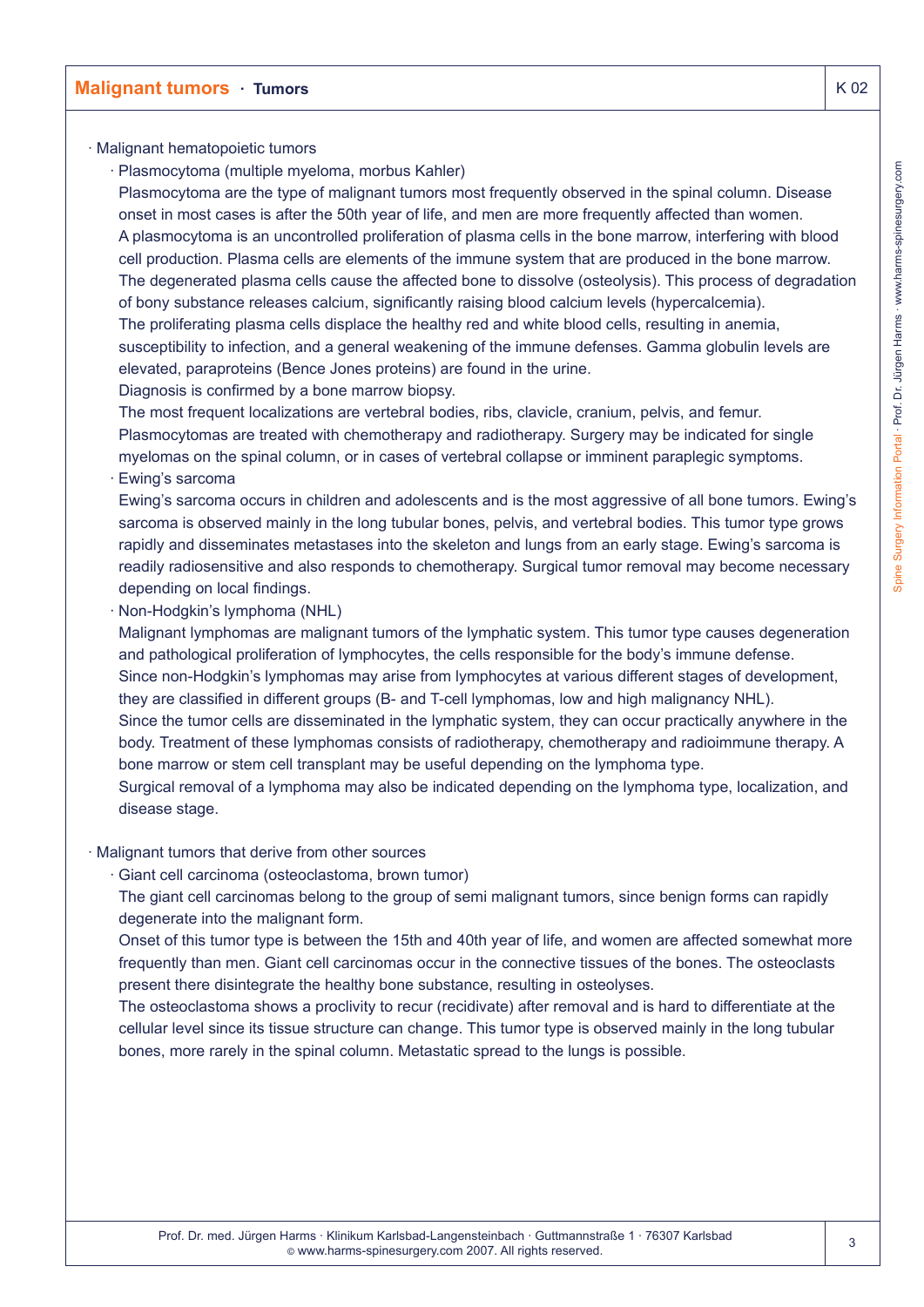### · Chordoma

A chordoma is a potentially malignant tumor deriving from the tissues of the residual chorda dorsalis (the structure from which the vertebrae develop in the embryonic stage). This tumor is observed almost solely in the base of the skull, the sacrococcygeal region, and the cervical spine.

Onset is in middle age. Chordomas cause extensive osteolysis. They show little if any response to radiotherapy and chemotherapy, which is why surgery may be indicated, depending on local findings.

### **What symptoms may be caused by malignant tumors of the spinal column?**

The type and severity of the symptoms depend on tumor spread and location. Since the presence of a tumor does not cause specific symptoms, it can prove difficult to differentiate back pain caused by tumor disease from pain deriving from other causes, such as diseases of the spinal column involving wear, simply because the symptoms may be similar.

### · General symptoms, e.g.

- · Fever
- · Weight loss
- · Nocturnal sweating
- · Exhaustion
- · Drop in performance

### · Pain with different causes and qualities

- · Dull constant pain at level of tumor
- · Periosteal pain (periosteum) caused by raising and stretching of the periosteum as a result of the destruction of the cortical layer (outer wall of the vertebra) by the tumor
- · Local pressure or percussion pain
- · Pain at rest
- · Stress-dependent pain
- · Nocturnal pain
- · Painful spinal column movement restrictions

### · Lymph node enlargement

- · Neurological disturbances due to compression of the spinal cord or spinal nerves
	- · Radicular symptoms resulting from pressure exerted by the tumor on the spinal nerve roots. Compression of the posterior spinal nerve root results in sensory defects in the corresponding area of distribution with painful dysesthesias (impairment of sensation). Pressure on the anterior spinal nerve root causes sensomotor defects with paralyses and atrophy of the muscles in the corresponding areas of distribution.
	- · Paraplegic symptoms
	- Rapid tumor growth may cause acute, complete paraplegia.
	- Pressure on the posterior white columns of the spinal cord results in disturbances in depth sensitivity and gait, and changes in sensation of pain and temperature.
	- If the pyramidal (corticospinal) tract is damaged by tumor pressure on the spinal cord, a muscular weakness may develop in the legs accompanied by a sense of tiredness and temporary paralytic symptoms.
	- · Dysfunctions of bladder and colon function
	- · Sexual dysfunction
	- · Changes in reflexes (enhanced, reduced, absent)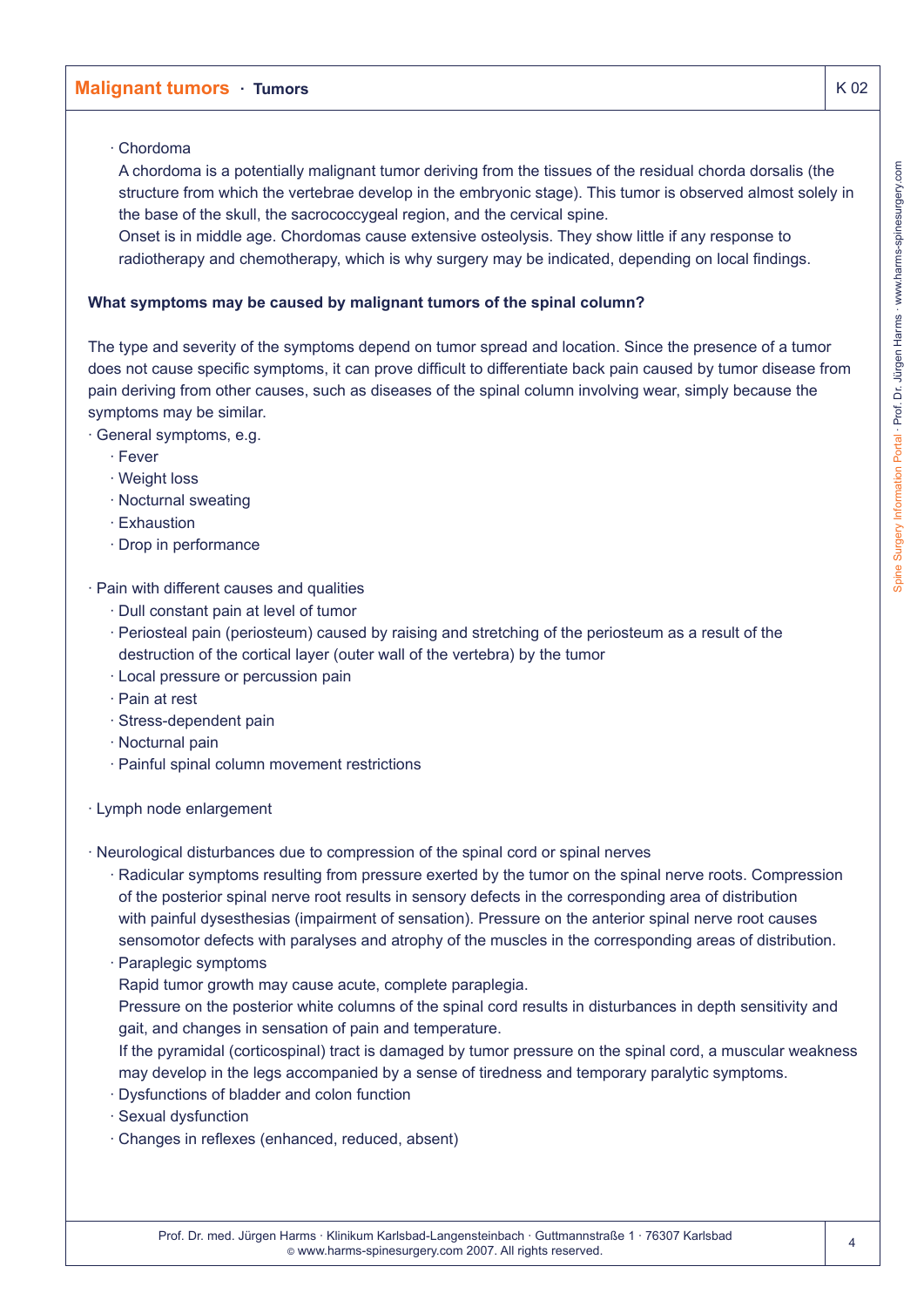- · Instability of affected mobile segment due to
	- · Increasing destruction of the vertebra affected by tumor disease
	- · Pathological fracture of the destabilized vertebra
- · Symptoms deriving from the organ systems in which the primary tumor is located and metastatic spread to the spinal column (gynecological symptoms, gastrointestinal symptoms, abnormalities in the urogenital system, lungs, thyroid gland and prostate).

### **How are malignant tumors of the spinal column diagnosed?**

Malignant primary tumors of the spinal column are often diagnosed "incidentally" within the framework of an xray examination to clarify "back pain."

It is important to do a complete diagnostic workup so that the dignity (benign/malignant) of the vertebral finding can be confirmed and clear evidence can be obtained as to whether metastases from the cancer have already disseminated to other organ systems (lungs, liver, lymph nodes). This information then serves as the basis for any further therapy.

The following examination methods can be used to obtain an exact diagnosis:

- · Medical history and clinical examination
	- · Onset and nature of symptoms? (acute/gradual onset)
	- · Did the symptoms occur without any apparent cause?
	- · Accident traumas in medical history?
	- · Any history of spinal column or back symptoms?
	- · Is spinal mobility restricted?
	- · Where is the pain?
	- · Describe the quality of the pain (dull, burning, continuous, intermittent, dependent on stress load or postural position)?
	- · Any soft tissue swelling?
	- · Any lymph node swelling?
- · Neurological examination
	- · Are there any sensory or motor dysfunctions?
	- · Does patient limp in an attempt to relive pain, or due to paralysis, or leg shortening?
	- · Are there any signs of bladder, colon or sexual dysfunction?
	- · Are the muscles normal or is muscular atrophy evident?
	- · Have the reflexes changed?
- · Instrumental imaging diagnostics
	- · Conventional x-ray images

Conventional x-ray images in 2 planes with oblique or direct images may provide valuable initial information for an first diagnosis.

It is possible to assess the location and spread of the tumor, the nature of the bony structure of the vertebra, and the height of the intervertebral space. The location of the tumor within the vertebra provides initial evidence of its dignity (benign/malignant), since benign processes, with the exception of hemangioma and eosinophilic granuloma, are usually found in the posterior portions of the vertebrae and malignant tumors are usually found in the anterior portions.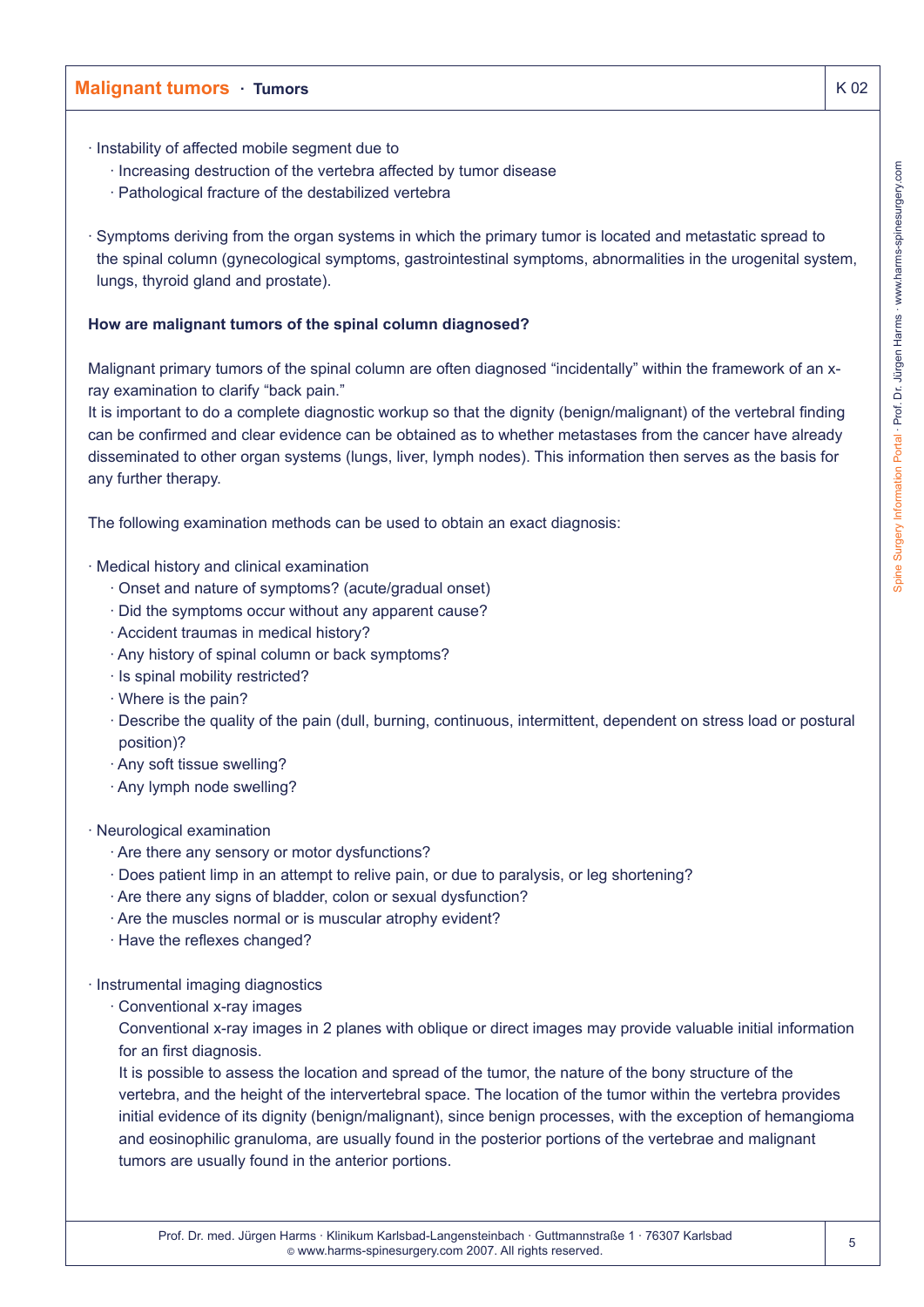# Spine Surgery Information Portal · Prof. Dr. Jürgen Harms · www.harms-spinesurgery.com Spine Surgery Information Portal · Prof. Dr. Jürgen Harms · www.harms-spinesurgery.com

# **Malignant tumors · Tumors K 02**

· Computer tomography (CT)

Using this layered imaging technique, tumorous changes in the bony vertebral structure can be visualized. Different sectional image layers are combined to create three-dimensional reconstructions of local findings. Computer tomography is used in precision puncturing of the suspicious tissues or for imaging of narrowed spinal canal sections with the help of a contrast agent (CT myelography).

Magnetic resonance tomography (MRT, MRI)

Magnetic resonance tomography is highly suitable for assessing the location of the tumor in relation to the spinal cord and spinal nerves, possible infiltration of neighboring soft tissues, and mass displacement or ingrowth of the tumors into vessels in fine-layered images.

This technique is now considered the most useful of all for diagnosing tumor diseases, and also for differential diagnostics to distinguish them from other diseases of the spinal column. Another important field of application for MRT is in monitoring the disease's course after surgery, radiation therapy, or chemotherapy.

· Nuclear medicine examination methods

· 3-phase skeletal scintigraphy

In this method, the patient is injected with a radioactive marker (technetium-99m methylene diphosphonate) that then accumulates in bones at areas where metabolic activity levels are elevated. The entire bony skeleton is portrayed and the areas with elevated metabolic levels are clearly distinguishable from normal structures, thus providing an overall simultaneous view of all areas with raised metabolic activity levels.

This method is nonspecific, i.e. any and all areas of high-level bony metabolism are shown. Differentiation between benign and malignant tumors, active arthrosis, or an infection of a vertebra can only be obtained using the other diagnostic methods.

· Positron emission tomography (PET)

Preceded by administration of a radioactively marked substance, this method renders increased levels of metabolic activity in the body (e.g. the elevated metabolic levels in a tumor) visible. Modern PET devices are coupled with CT scanners. This "two-in-one scanner" creates images using both CT and PET technology that are then compiled by computer to create an image that provides the needed information.

· Single photon emission computer tomography (SPECT)

This nuclear medicine examination method, combined with spiral computer tomography and the administration of various agents with low-level radioactivity, can make changed metabolic processes in the body down to the molecular level visible. This combination of the two methods unifies the data obtained in the SPECT examination with the layered spiral CT images, allowing for the exact localization of regions of the body with pertinent anomalies.

· Myelography

With the injection of a contrast agent into the spinal canal, myelography can make changes that are narrowing or compressing the spinal nerves (e.g. tumor compression, intervertebral disc prolapse) visible. The contrast agent is distributed throughout the entire spinal canal by shifting the position of the patient on the examination table. A dynamic examination in motion can be done using fluoroscopy. Myelography is usually followed by a CT scan.

· Angiography

If a precise image of tumor vascularization is required as a basis for surgical planning and MRT and CT cannot provide reliable results, a contrast agent-based image of the arterial vessels can be obtained by this method, proving exact information concerning the vascularization of the tumor and the position of the tumor in relation to major vessels.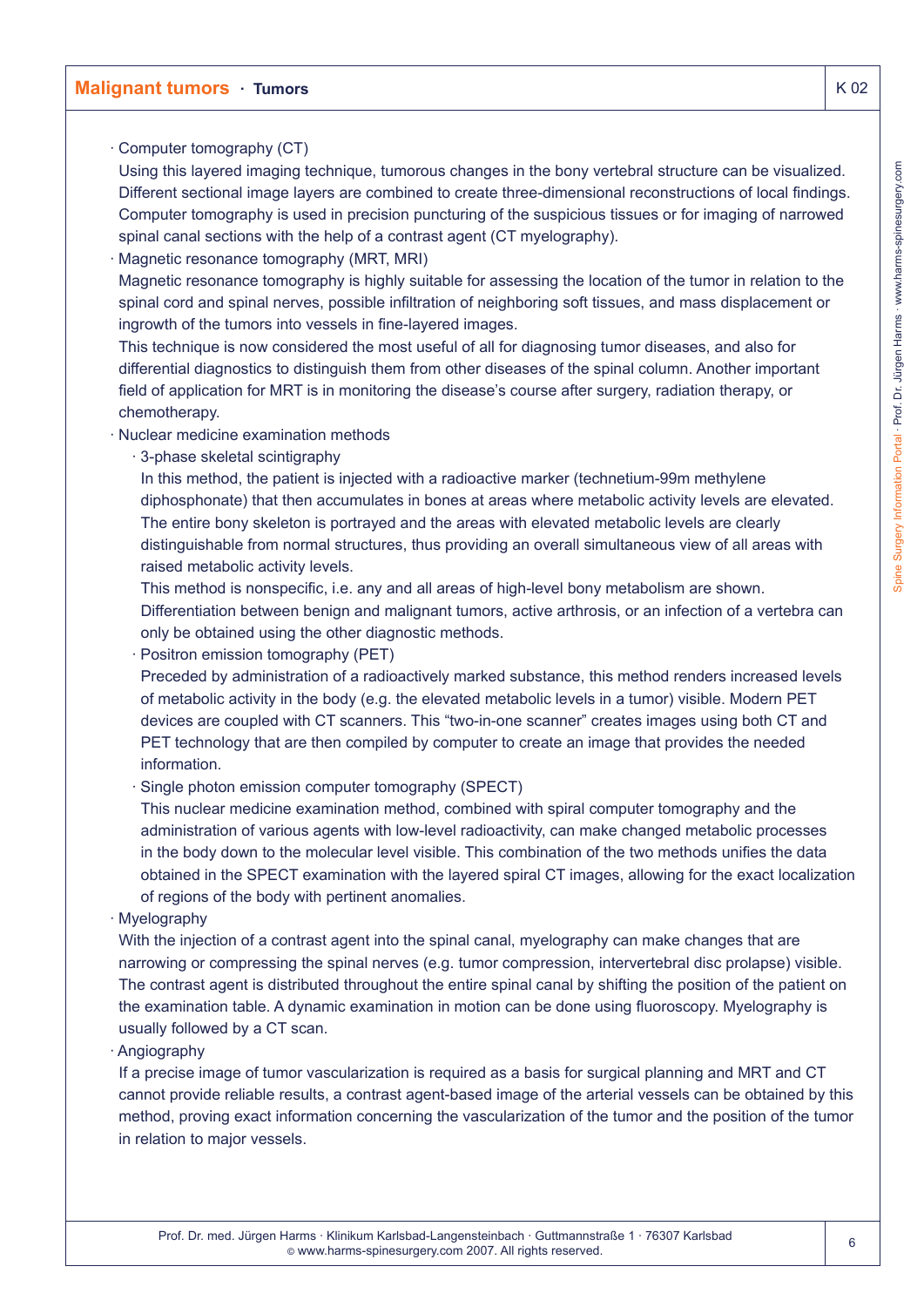# Spine Surgery Information Portal · Prof. Dr. Jürgen Harms · www.harms-spinesurgery.com Spine Surgery Information Portal · Prof. Dr. Jürgen Harms · www.harms-spinesurgery.com

# **Malignant tumors · Tumors K 02**

### · Sonography

An ultrasonic examination, of the abdominal cavity in particular, provides for a rapid indication of the possible presence of liver tumors, kidney or adrenal tumors, or suspected lymph node changes along the major vessels of the abdominal cavity.

Biopsy and examination of tissues at the cellular level

In a biopsy, various methods are employed to remove tissue from a suspicious area. These tissue samples can then be examined under a microscope.

This examination method facilitates a reliable assessment of the dignity (benign or malignant) of a tumor, so that further therapeutic steps can then be taken.

### There are various biopsy methods:

· Closed methods

In fine needle or punch biopsy, a small amount of the suspected tissue is removed under anesthesia. By examining this tissue sample under a microscope, it is possible to arrive at an exact histological (microscopic structure of tissue) diagnosis (tumor type, benign/malignant).

These punctures are minimally invasive in nature and are usually done under CT monitoring.

### · Open methods

Excision or incision biopsy involves partial or complete removal of tissue portions altered by tumor activity under anesthesia, followed by histological analysis of the tissue.

### · Laboratory diagnostics

Laboratory diagnostics are generally not suited to the confirmation of the presence of a tumor. Some laboratory parameters are nonspecific, i.e. they can also be changed by other diseases.

- · Blood sedimentation rate (BSR)
- · C-reactive protein (CRP)
- · White blood cell count (leukocytes)

These inflammation parameters can be elevated in tumor diseases, but this may also be the case with other kind of infection.

Tumor markers are proteins that occur in low concentrations in blood plasma, where they can be measured. They are produced by tumor cells, but sometimes by normal cells as well.

While elevated concentrations of various tumor markers may be an indicator of the potential presence of certain type of tumor, this evidence is not conclusive.

Known tumor marker include:

- · Alpha-fetoprotein (AFP) as an indicator for hepatic (liver) carcinoma
- · Neuron-specific enolase (NSE) as an indicator for a parvicellular bronchial carcinoma or neuroendocrine tumors
- · Prostate-specific phosphatase (PSA) as an indicator for prostate carcinoma
- · Monoclonal antibodies from the group of cancer antigens (CA) may, depending on the existing CA type, provide evidence of tumors of the mammary glands, the pancreas or the stomach.
- · Carcinoembryonal antigen (CEA) is an indicator for tumors of the gastrointestinal tract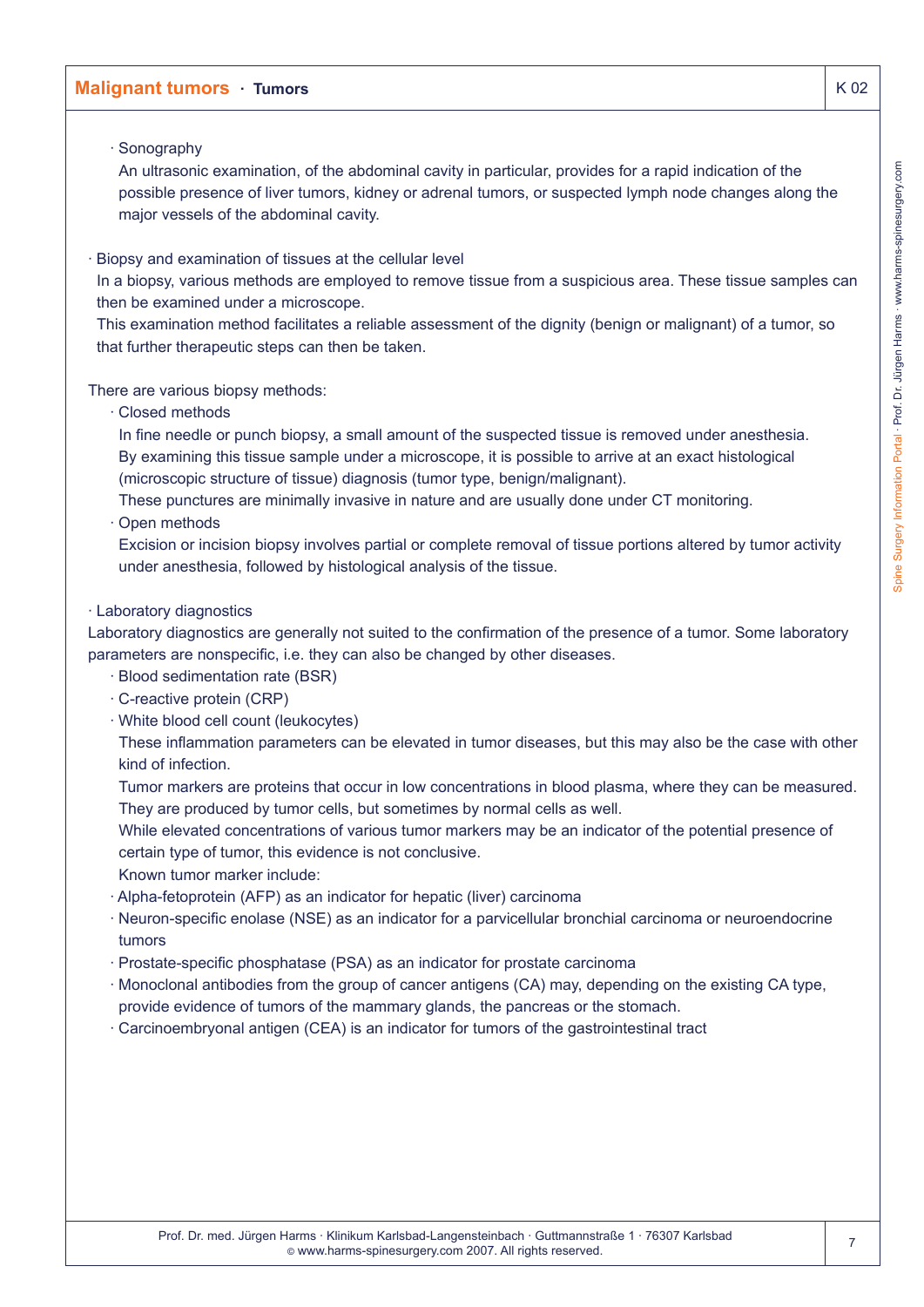# **How is diagnostic staging of bone tumors and bone metastases done?**

Once a tumor is found in a bone or other organ, the treating physician must quickly gain an overall picture that includes the following factors in order to classify the newly found tumor according to stage (grading):

- · Dignity, i.e. is the tumor benign or malignant?
- Final confirmation of this can be obtained by microscopic analysis of a tissue sample at the cellular level (histology).
- · In this analysis, the status of the tumor cell groups can be determined, i.e. to what extent the tumor cell groups deviate from healthy, differentiated cells. This procedure is known as tumor grading. It provides valuable information as to the aggressiveness, growth, and metastatic spread potential of the tumor. The grades are classified from G1 (well differentiated) to G4 (undifferentiated). The more undifferentiated tumor tissue is, the more malignant the tumor is.
- · Tumor location and spread
- CT and MRT scans can be used to determine the location and spread of the tumor and its relation to adjacent tissue structures.
- · Are metastases from the tumor present in other organ systems (lungs, liver, bones)? Whole body skeletal scintigraphy, MRT, and CT reveal whether, and where, metastatic spread has taken place. Accurate knowledge concerning these factors is decisive for developing an individual therapeutic strategy and the prognosis of the course of the tumor.

# **Is there a system to classify malignant bone tumors or bone metastases (TNM classification)?**

The TNM system is used for all malignant tumors with the exception of leukemia and malignant lymphomas. This system can be used to assess individual cases of tumor disease.

The TNM system is internationally standardized. It provides support to practicing physicians after diagnosis and throughout the course of the disease by defining a "common language":

The three letters stand for:

- · T (tumor) Tumor extent or size of primary tumor
- $\cdot$  N (node)  $\cdot$  Are there any lymph node metastases?
- · M (metastasis) Has metastatic spread from the primary tumor occurred?
- $\cdot$  G (grading) How is the differentiation of the tumor tissue graded?

The letters T, N, M and G are further differentiated by adding numbers that provide information as to the size of the tumor (T1-T4), the existence and number of lymph node metastases (N0-N3), presence or absence of metastatic spread to other organ systems (M0 or M1) and the degree differentiation (grade) of the tumor tissue (G1-G4).

If it is not possible in the diagnostic process to provide reliable information on one of the three factors in the TNM system or grading, the letter X is added.

"MX" would therefore signify that no reliable data on the presence of metastases can be provided.

Example of TNM classification of a primary bone tumor of the spinal column:

T1N1M1G4 would mean:

- T1: The tumor has broken through the corticalis (hard bony outer wall) of the vertebra and is infiltrating the adjacent tissue
- N1: Regional lymph node metastases are present
- M1: Confirmed metastatic spread of the tumor to lungs, liver, or other bones
- G4: The tumor tissue is undifferentiated, i.e. highly malignant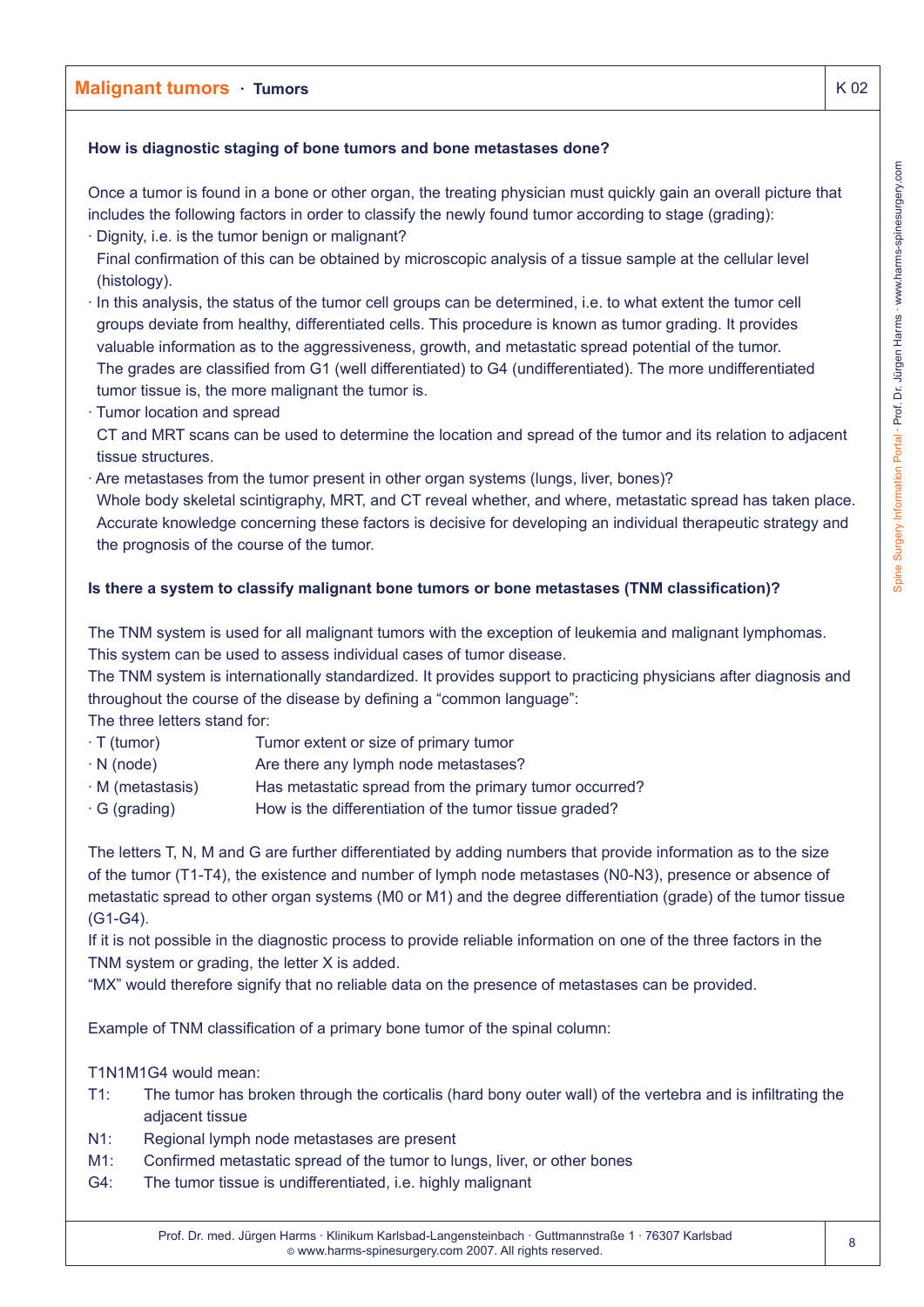**Is there a classification system that designates the location of a tumor in relation to surrounding structures, providing a surgeon with information for planning a possible surgical procedure?**

In 1991, Weinstein introduced a classification system in which a tumor is grouped in terms of 4 different zones: Zone I corresponds to the dorsal (posterior) structures of the vertebra, Zone II includes the pedicles and the right and left transverse processes, Zone III includes the vertebral bodies and Zone IV the dorsal margin of the vertebral body. The letters A, B and C are also used to differentiate whether the tumor is in the bone (intraosseous = A) or outside of the bone (extraosseous = B) and whether metastatic spread has already  $occurred (= C).$ 

Example: the classification I A would mean that the tumor is present inside the dorsal vertebral structures



• Weinstein classification (1991)

In 1997 the Weinstein classification was further refined and introduced as the Weinstein-Boriani-Biagini tumor staging system.

The graphic presentation shows the vertebra divided into 12 radial segments in clockwise order. There are also 5 additional concentric areas A-E from the outer area A (soft tissues external to the vertebra) to the interior area E (spinal canal with spinal cord). Together, these coordinates facilitate an exact localization of the tumor.

• Weinstein-Boriani-Biagini classification

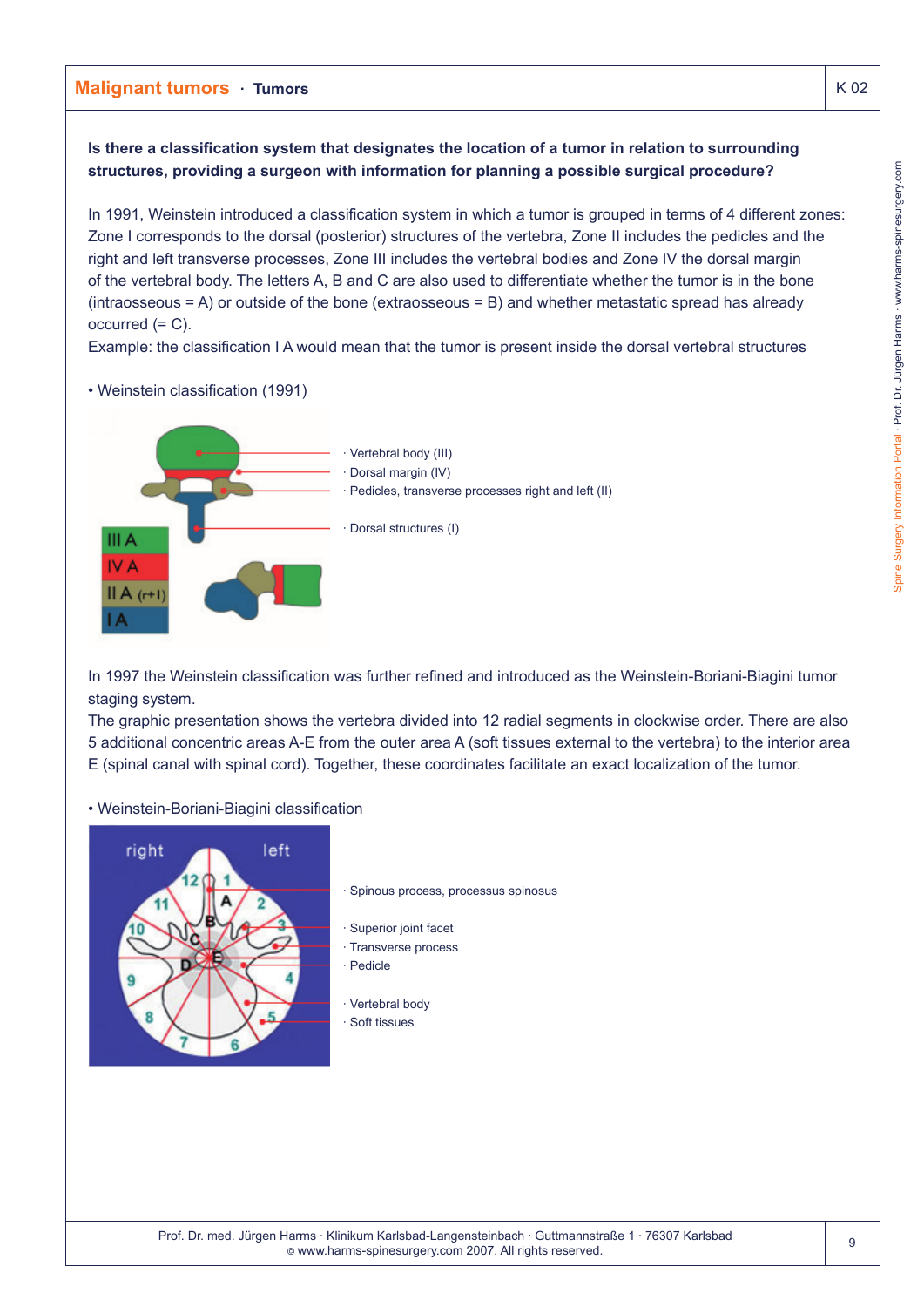Using the above-mentioned classification system, the surgeon has access to valuable information regarding the differentiated allocation of the tumor to the areas of the vertebra and its surroundings, which can be used as the strategic basis for an operation.

### **How are malignant tumors of the spinal column treated?**

Once a tentative diagnosis "tumor of the spinal column" has been reached, the dignity (benign/malignant), exact localization, existence of any metastases in other organ systems and the cellular structure of the tumor must be clarified.

If the diagnosis malignant tumor is confirmed, a therapeutic strategy must be drawn up based on the findings at hand.

Since tumor disease always comprises a complex clinical picture, the individual therapeutic strategy must be developed by a team of specialists. The cooperation of these specialists in this interdisciplinary tumor conference ensures the patient the highest possible level of therapeutic quality based on their specialist skills and knowledge. The participants in the tumor conference include surgeons as well as specialists for tumor chemotherapy (oncologists) and radiotherapy, radiologists and pathologists.

The main pillars of vertebral tumor treatment are:

- · Radiotherapy
- · Chemotherapy
- · Pain therapy
- · Tumor surgery

Malignant tumor diseases of the spinal column cannot always be healed despite surgery and supportive radiotherapy and chemotherapy.

In the spinal column in particular, the surgeon encounters limitations presented by the anatomical situation (spinal cord, spinal nerves, vascularization) when it comes to radical surgery. That is to say: not every tumor can be radically removed in the oncological sense of the word.

Tumor surgery of the spinal column adapted to the individual findings may, however, help improve the quality of life of the patient to a significant degree.

- · Tumors in favorable locations can be removed completely (curative, "healing" treatment)
- · If a vertebra is or threatens to become destabilized by the tumor growth, the risk of neurological defects or paraplegic symptoms may be eliminated.
- · Pain can be reduced by removing the tumor or reducing the tumor mass. If surgery does prove necessary, a number of methods of tumor removal and subsequent stabilization of the mobility segment are available. Here is a list of some of the surgical methods used frequently in our department in treatment of malignant vertebral tumors:

Tumors of the cervical spine:

- · Transoral dens resection with dorsal spondylodesis
- · Dorsal decompression with cervical fusion
- · Ventral corpectomy with cervical spondylodesis

Tumors of the thoracic and lumbar spine:

· Corpectomy with dorsal spondylodesis

Tumors of the sacrum (os sacrum)

· Sacrum surgery with special instrumentation